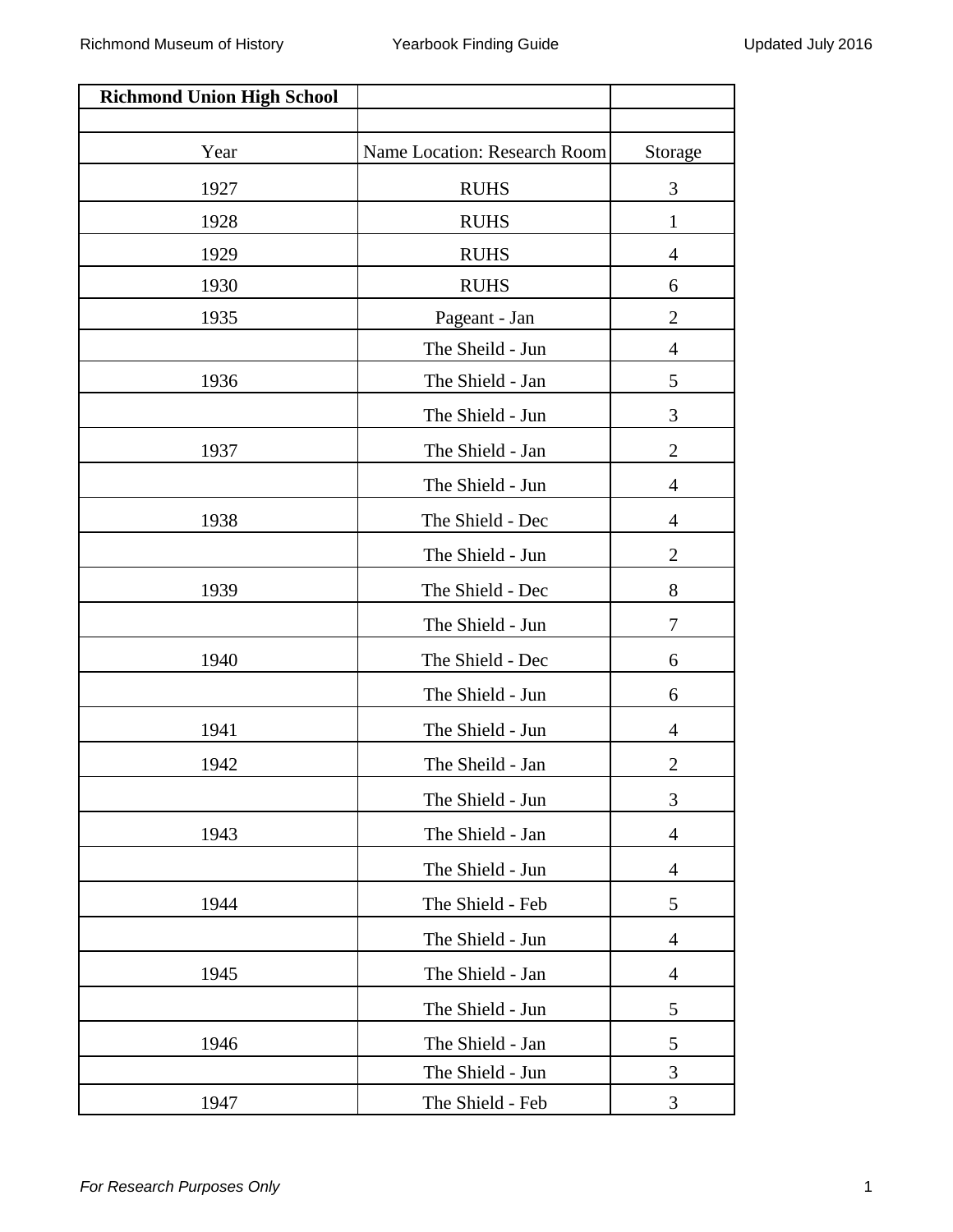|                               | The Shield - Jun             | 3              |
|-------------------------------|------------------------------|----------------|
| 1948                          | The Shield - Jan             | 3              |
|                               | The Shield - Jun             | $\overline{2}$ |
| 1949                          | The '49er - Feb              | $\overline{4}$ |
|                               | The Shield - Jun             | 3              |
| 1950                          | The Shield - Feb             | $\overline{4}$ |
|                               | The Shield - Jun             | $\overline{4}$ |
| 1951                          | The Shield - Jan             | 3              |
|                               | The Shield - Jun             | $\overline{4}$ |
| 1952                          | The Shield - Jan             | 3              |
|                               | The Shield - Jun             | 3              |
| 1953                          | The Shield - Jan             | $\overline{2}$ |
|                               | The Shield - Jun             | $\mathbf{2}$   |
| 1954                          | The Shield - Jan             | $\mathbf{2}$   |
|                               | The Shield - Jun             | $\overline{2}$ |
| 1955                          | The Shield - Feb             | $\overline{2}$ |
|                               | The Shield - Jun             | $\mathbf{1}$   |
| 1956                          | The Shield                   | $\mathbf{1}$   |
| 1957                          | The Shield                   | $\mathbf{2}$   |
| 1962                          | The Shield                   | $\overline{2}$ |
| 1964                          | The Shield                   | $\mathbf 1$    |
| 1965                          | The Shield                   | 2              |
| 1967                          | The Shield                   | $\overline{2}$ |
| 1968                          | The Shield                   | 1              |
|                               |                              |                |
| <b>Harry Ells High School</b> |                              |                |
| Year                          | Name Location: Research Room | Storage        |
| 1952-1953                     |                              | $\mathbf{2}$   |
|                               | Pieces of Eight              |                |
| 1953-1954                     | Pieces of Eight              | $\overline{2}$ |
| 1957                          | Argus                        | $\overline{2}$ |
| 1958                          | Argus                        | $\mathbf{1}$   |
| 1963                          | Argus                        | 1              |
| 1965                          | Argus Vol. XI                | 1              |
| 1966                          | Argus                        | $\mathbf{1}$   |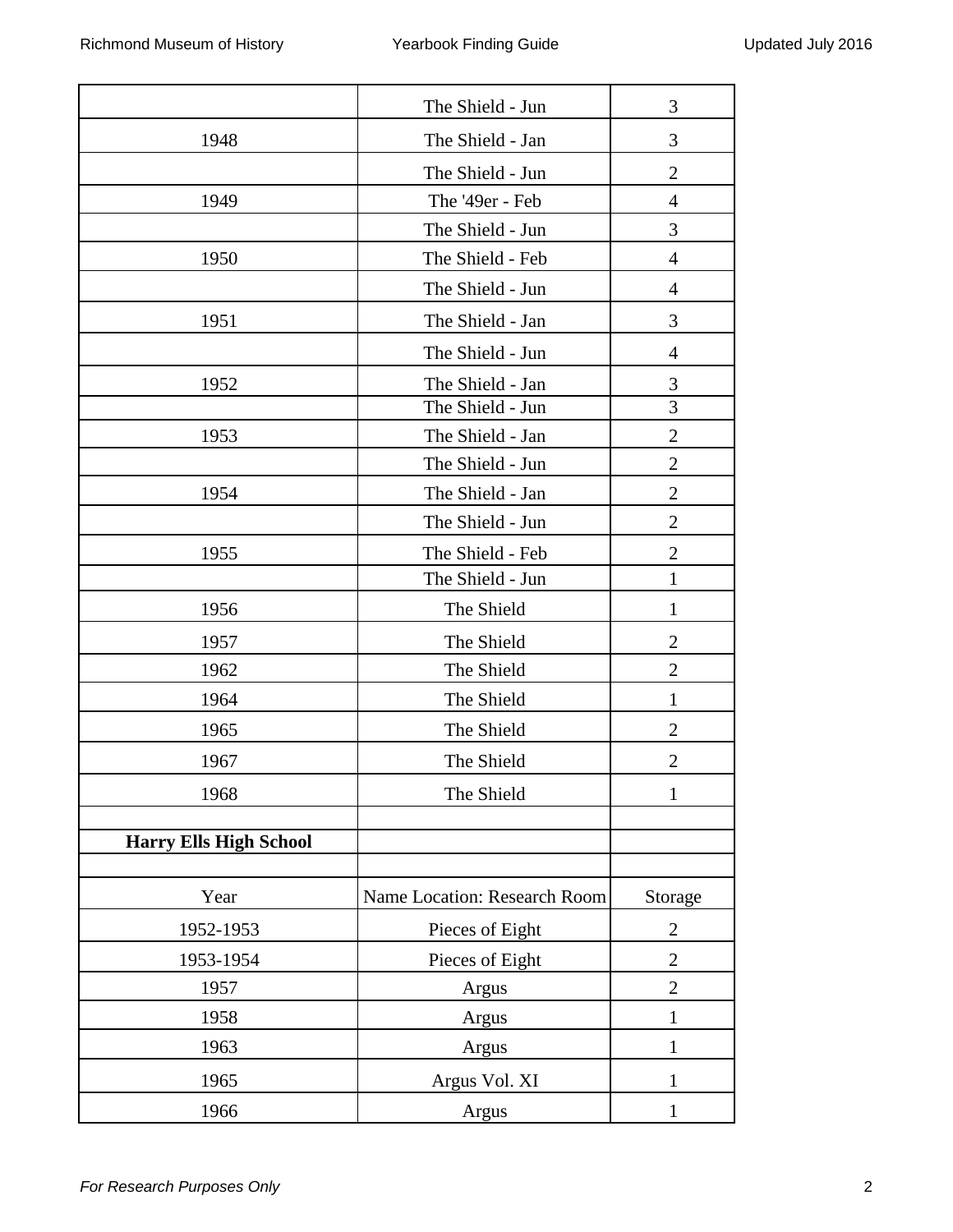| 1967                               | Argus                        | 1              |
|------------------------------------|------------------------------|----------------|
| 1971                               | Crusader Vol. I              |                |
| 1972                               | Crusader Vol. II             | 1              |
| 1973                               | Crusader Vol. III            | 1              |
| 1974                               | Crusader Vol. IV             | 1              |
| 1975                               | Crusader Vol. V              | 1              |
| 1976                               | Crusader Vol. VI             | 1              |
| 1976 - 1977                        | Crusader Vol. VII            | 1              |
| 1978                               | Crusader Vol. VIII           | 1              |
| 1979                               | Crusader Vol. IX             | 1              |
| 1980                               | Crusader Vol. X              | $\mathbf{1}$   |
| 1981                               | Crusader                     | 1              |
| 1982                               | Crusader                     | 1              |
| 1983                               | Crusader                     | $\mathbf{1}$   |
| 1984                               | Crusader                     | $\mathbf{1}$   |
|                                    |                              |                |
| <b>John F. Kennedy High School</b> |                              |                |
| Year                               | Name Location: Research Room | Storage        |
| 1968                               | Isnala                       | 1              |
| 1969                               | Isnala                       | $\overline{2}$ |
| 1969                               | Supplement                   | $\mathbf{1}$   |
| 1970                               | Isnala                       |                |
| 1971                               | Isnala                       | $\overline{2}$ |
| 1973                               | Isnala                       | $\mathbf{1}$   |
| 1974                               | Isnala                       | $\mathbf{1}$   |
| 1975                               | Isnala                       | $\mathbf{1}$   |
| 1976                               | Isnala                       | $\mathbf{1}$   |
| 1977                               | Isnala                       | $\mathbf{1}$   |
| 1978                               | Isnala                       | $\mathbf{1}$   |
| 1979                               | Isnala                       | $\mathbf{1}$   |
| 1980                               | Isnala                       | $\mathbf{1}$   |
|                                    |                              |                |
| 1981                               | Isnala                       | $\mathbf{1}$   |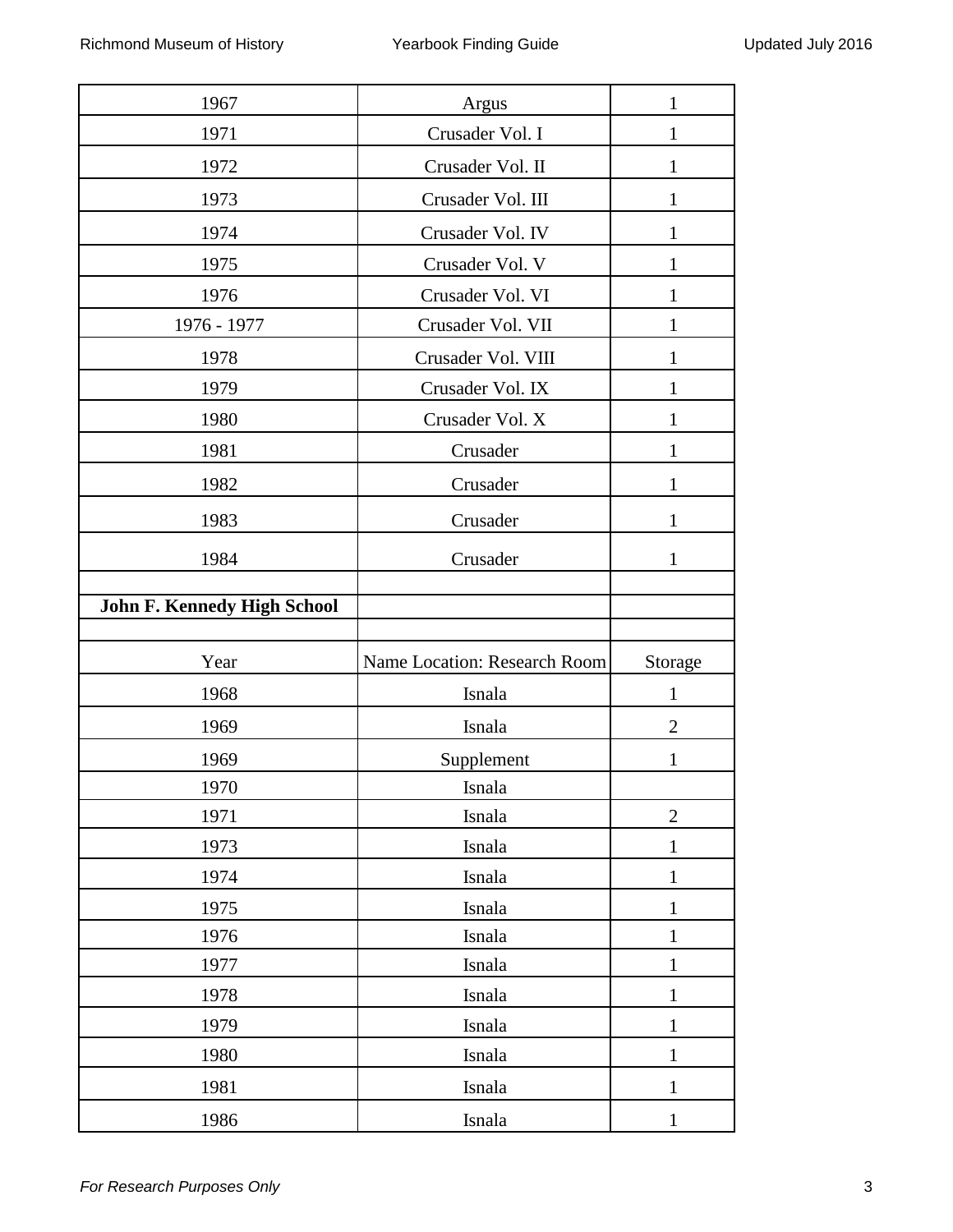| 1987                                    | Isnala                       |              |
|-----------------------------------------|------------------------------|--------------|
| 1988                                    | Isnala                       | 1            |
|                                         |                              |              |
| <b>West Contra Costa Junior College</b> |                              |              |
| Year                                    | Name Location: Research Room | Storage      |
| 1954                                    | <b>WCCJC</b>                 | 1            |
| 1955                                    | Flame                        | 1            |
| De Anza High School                     |                              |              |
|                                         |                              |              |
| Year                                    | Name Location: Research Room | Storage      |
| 1956 - 1957                             | De Anza                      | 1            |
| 1960                                    | El Conquistador              | 1            |
| 1962                                    | De Anza - Frech edition      | 1            |
| 1964                                    | Showa Dynasty                | 1            |
| 1965                                    | Gift from the Sea            | 1            |
| Portola Jr. High School                 |                              |              |
|                                         |                              |              |
| Year                                    | Name Location: Research Room | Storage      |
| 1952                                    | El Toro                      | 1            |
| 1953                                    | El Toro                      | 1            |
| 1954                                    | El Toro                      |              |
| 1955                                    | Portola                      | 1            |
| 1955 - 1956                             | El Toro                      | $\mathbf{1}$ |
| 1961                                    | El Toro                      |              |
| 1969 - 1970                             | El Toro                      | $\mathbf{1}$ |
| 1970 - 1971                             | El Toro                      | $\mathbf{1}$ |
| 1972 - 1973                             | El Toro                      | 1            |
| 1973 - 1974                             | El Toro                      | 1            |
| 1975                                    | El Toro                      | $\mathbf{1}$ |
| 1975 - 1976                             | El Toro                      | $\mathbf{1}$ |
| 1976 - 1977                             | El Toro                      | $\mathbf{1}$ |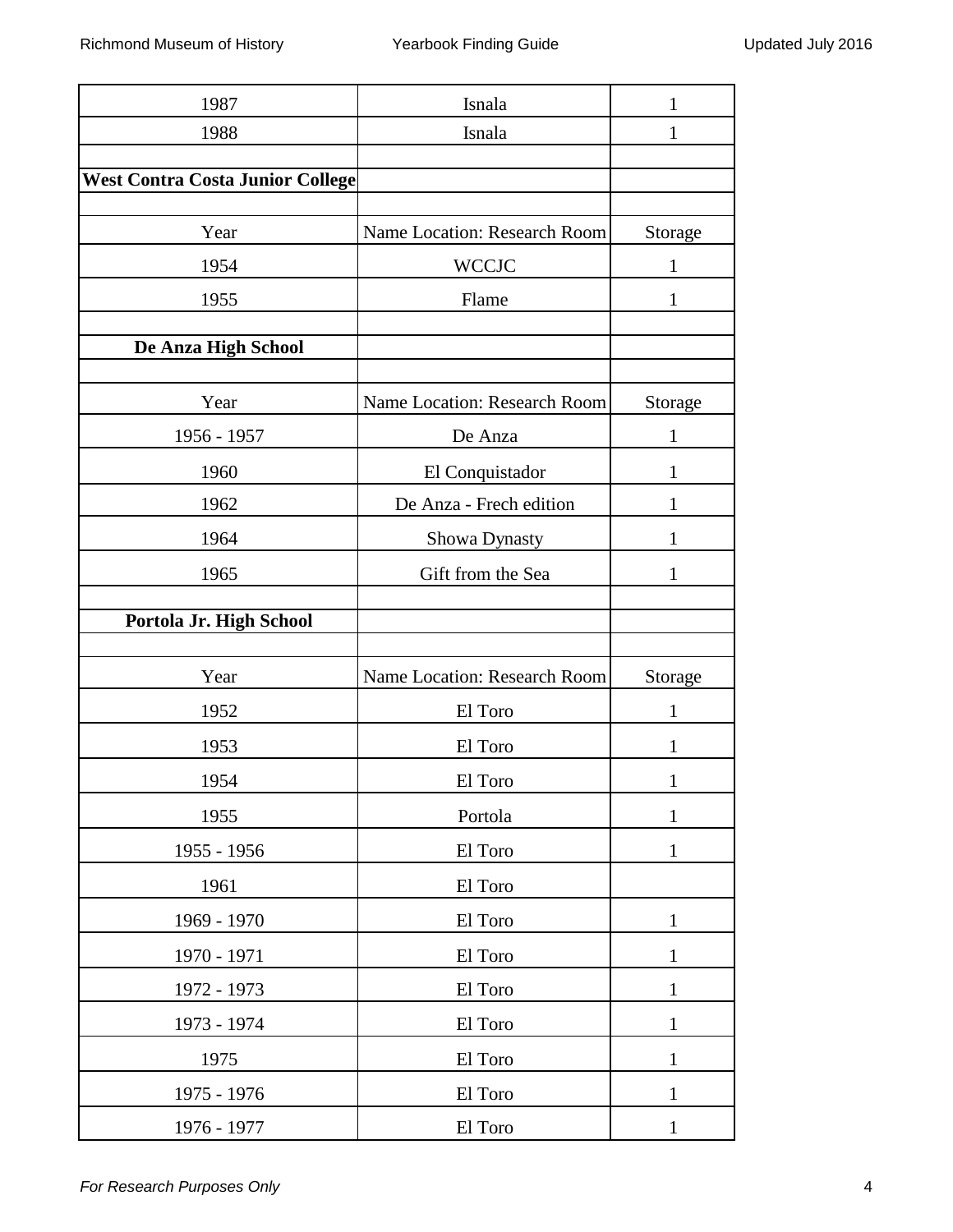| El Toro                      | 1                                                   |
|------------------------------|-----------------------------------------------------|
| El Toro                      | $\overline{2}$                                      |
|                              |                                                     |
|                              |                                                     |
| Name Location: Research Room | Storage                                             |
| <b>Adams Astronaut</b>       | $\overline{2}$                                      |
| <b>Adams Astronaut</b>       | $\overline{2}$                                      |
| <b>Adams Astronaut</b>       | $\overline{2}$                                      |
| <b>Adams Astronaut</b>       |                                                     |
| <b>Adams Astronaut</b>       | 1                                                   |
| <b>Adams Astronaut</b>       | 1                                                   |
| <b>Adams Astronaut</b>       | 1                                                   |
| <b>Adams Astronaut</b>       | 1                                                   |
| <b>Adams Astronaut</b>       | $\overline{2}$                                      |
| <b>Adams Astronaut</b>       | 2                                                   |
| <b>Adams Astronaut</b>       | 1                                                   |
| <b>Adams Astronaut</b>       | 1                                                   |
| <b>Adams Astronaut</b>       | 1                                                   |
| <b>Adams Astronaut</b>       | $\overline{2}$                                      |
| <b>Adams Astronaut</b>       | 1                                                   |
| <b>Adams Astronaut</b>       | $\overline{2}$                                      |
| <b>Adams Astronaut</b>       | $\mathcal{D}_{\mathcal{L}}$                         |
| <b>Adams Astronaut</b>       | $\overline{2}$                                      |
| <b>Adams Astronaut</b>       | 1                                                   |
| <b>Adams Astronaut</b>       | 1                                                   |
| <b>Adams Astronaut</b>       | 1                                                   |
| <b>Adams Astronaut</b>       | 1                                                   |
| <b>Adams Aristocrat</b>      | $\overline{2}$                                      |
| <b>Adams Astronaut</b>       | 1                                                   |
| <b>Adams Aristocrat</b>      | 1                                                   |
| <b>Adams Aristocrat</b>      | 1                                                   |
|                              | 1                                                   |
|                              | 1                                                   |
|                              |                                                     |
|                              | <b>Adams Aristocrat</b><br><b>Adams New Edition</b> |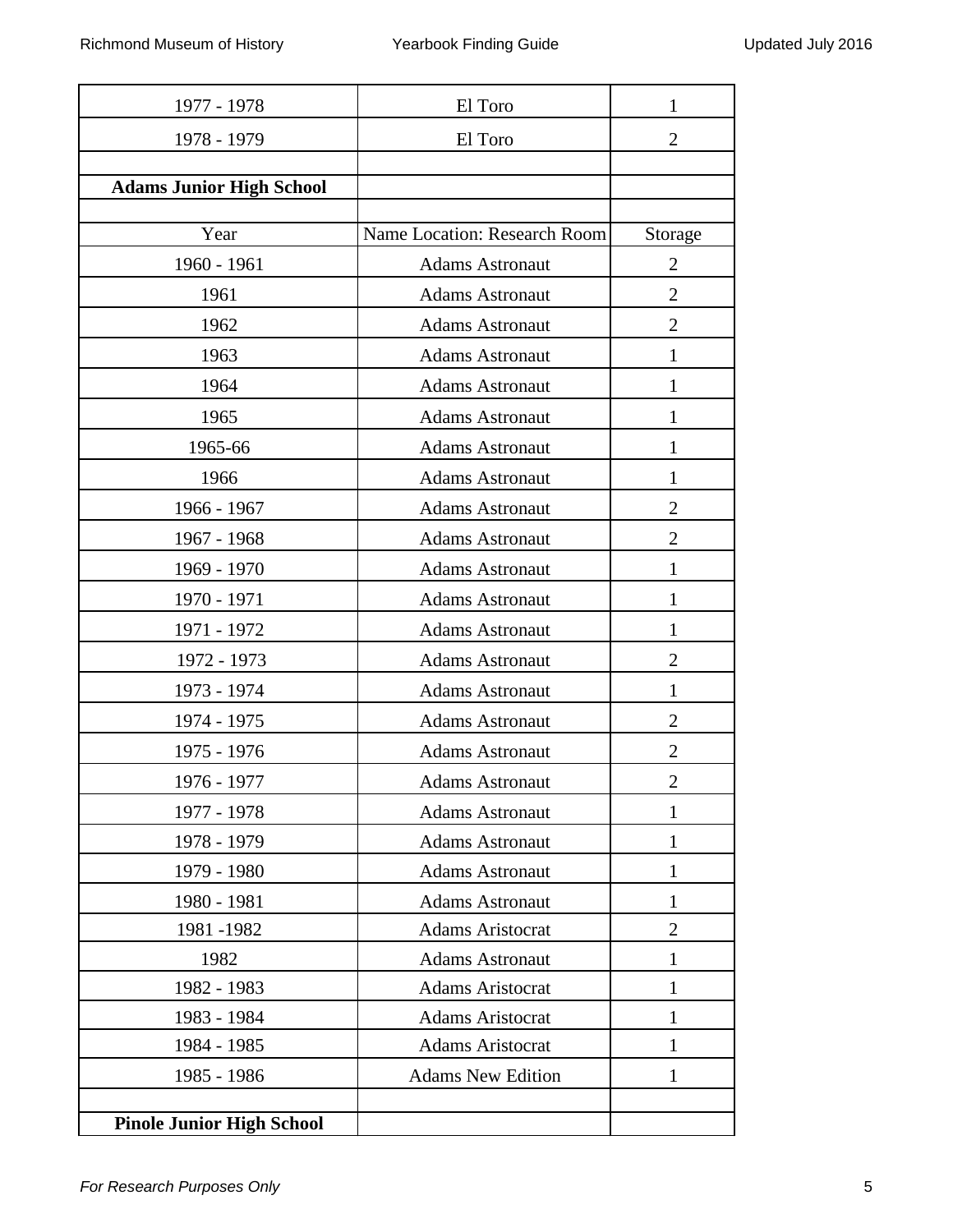| Year                              | Name Location: Research Room | Storage        |
|-----------------------------------|------------------------------|----------------|
| 1969 - 1970                       | Round Table                  | 1              |
| 1970 - 1971                       | <b>Round Table</b>           | 1              |
| 1971-1972                         | <b>Round Table</b>           | 1              |
| 1972 - 1973                       | Round Table                  | 1              |
| 1973 - 1974                       | Round Table                  | 1              |
| 1974 - 1975                       | Round Table Dictionary       |                |
| 1975 - 1976                       | Time                         | 1              |
| 1976 - 1977                       | Round Table                  | 1              |
|                                   |                              |                |
| <b>El Cerrito High School</b>     |                              |                |
| Year                              | Name Location: Research Room | Storage        |
| 1945                              | El Camino                    | 1              |
| 1948 - June                       | El Camino                    | $\overline{2}$ |
| 1950                              | El Camino                    | 1              |
| 1955                              | El Camino                    | 1              |
| 1957                              | El Camino                    | 1              |
|                                   |                              |                |
| <b>Armstrong College</b>          |                              |                |
| Year                              | Name Location: Research Room | Storage        |
| 1939                              | Aldus                        | 1              |
|                                   |                              |                |
| <b>Granada Junior High School</b> |                              |                |
| Year                              | Name Location: Research Room | Storage        |
| 1957 - 1958                       | Grizzly bears                | 1              |
| 1959                              | Grizzly bears                | 1              |
| 1962 - 1963                       | Grizzly bears                | 1              |
|                                   |                              |                |
| <b>Walter T. Helms Junior HS</b>  |                              |                |
| Year                              | Name Location: Research Room | Storage        |
| 1954                              | The Helmsman                 | $\mathbf{1}$   |
| 1959 - 1960                       | Helms Hi-Lites               | 1              |
| 1960 - 1961                       | Helms Log Book               | 2              |